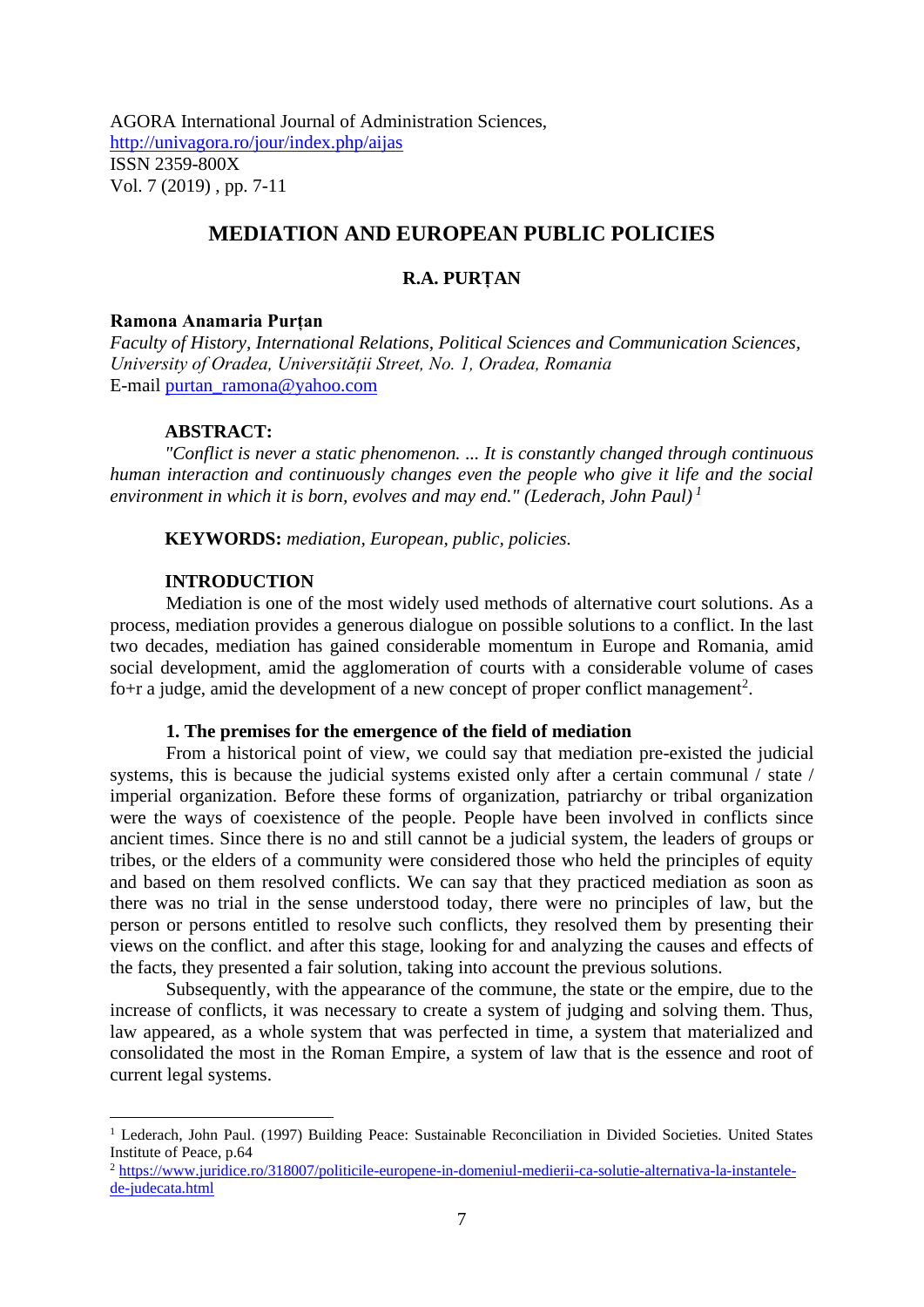The problems of the classical law system, which made the methods of amicable dispute resolution seem non-existent, began to arise with the technical and technological development, when social relations took a special scale, the judicial systems began to crowd with us and us. problems or conflicts whose number was growing rapidly. The courts could no longer cope with the large number of disputes, the quality of the act of justice was questioned, the judicial time to resolve a case was very long, the work done by each judge was overburdening.

Under these conditions, there was a need for alternative methods of resolving conflicts. Although conciliation, mediation existed as methods in traditional forms, there was no procedural and material framework necessary to activate these methods. In the twentieth century, mediation in particular gained the attention of US judges and lawyers, who equally made the necessary efforts and diligence to strengthen a mediation framework, regulatory and procedural framework, to implement a method that is most effective in resolving disputes / litigations.

Such a method, mediation, appeared in the 1970s when the first such mediation processes took place, organized by lawyers<sup>3</sup>. Many disputes that entered the mediation process were resolved by this method. According to some, almost 60-80% of mediated conflicts were resolved by finding a solution agreed by the parties to the conflict<sup>4</sup>.

In Europe, mediation makes its presence felt mainly after the 1990s, also as a remedy to the classic judicial systems that were becoming increasingly suffocated by the large number of cases that affected the quality of justice<sup>5</sup>. At the same time, we already have the US example in which mediation not only reflects the resolution and settlement of conflicts<sup>6</sup>, but there was also a side effect of mediation, namely the openness of people to dialogue and the remediation of social relations.

With the opening of communication channels between the parties, "mediation establishes future behaviors and maintains relations between them<sup>"7</sup> them" $^7$ . Goodwill and good faith between people took root again precisely because of the dialogue in the mediation process, a dialogue in which the mediator generates discussions with the parties on strict conflict analysis (causes, history, effects, solutions), and exclusively for an extinct solution to the conflict. "Communication is an instrument of human action, people use it to act on peers and situations"<sup>8</sup> .

Thus, the mediation procedure is also imported into European countries, especially the United Kingdom, where it is beginning to be active and very prolific. The promotion of mediation by states and judicial actors (lawyers, judges, prosecutors, jurists) and the establishment of mediation as a method of resolving a conflict situation has led to increased trust in mediation, but especially in mediators, as persons able to intervene effectively in the conflict.

# **2. European mediation policies**

European policies in the field of mediation are evolving, but the steps taken are not as fast as the judiciary and social reality require.

<sup>3</sup> Anches Diana-Ionela, Medierea în viața social-politică, Editura Universitară, București 2010, pp. 103-104

<sup>4</sup> Alina Gorghiu, "La nivel mondial medierea are o șansă de 60-80% de reușită", in rubrica Piața de Capital, [http://www.bursa.ro/piata-de-capital/la-nivel-mondial-medierea-are-o-sansa-de-reusita-de-60-procente-80](http://www.bursa.ro/piata-de-capital/la-nivel-mondial-medierea-are-o-sansa-de-reusita-de-60-procente-80-procente-198416&articol=198416.html) [procente-198416&articol=198416.html](http://www.bursa.ro/piata-de-capital/la-nivel-mondial-medierea-are-o-sansa-de-reusita-de-60-procente-80-procente-198416&articol=198416.html)

 $\frac{5}{5}$  Anches Diana – Ionela, Idem, pag. 113

<sup>&</sup>lt;sup>6</sup> Dorin Ilie, Efectele medierii în SUA,<http://www.juridice.ro/280558/efectele-medierii-in-sua.html>

<sup>&</sup>lt;sup>7</sup> Stoica Constantin Anca, Conflictul interpersonal, Editura Polirom 2004, pag 278

<sup>8</sup> Alex Muchielli, Arta de a Comunica, Editura Polirom 2005, pag 246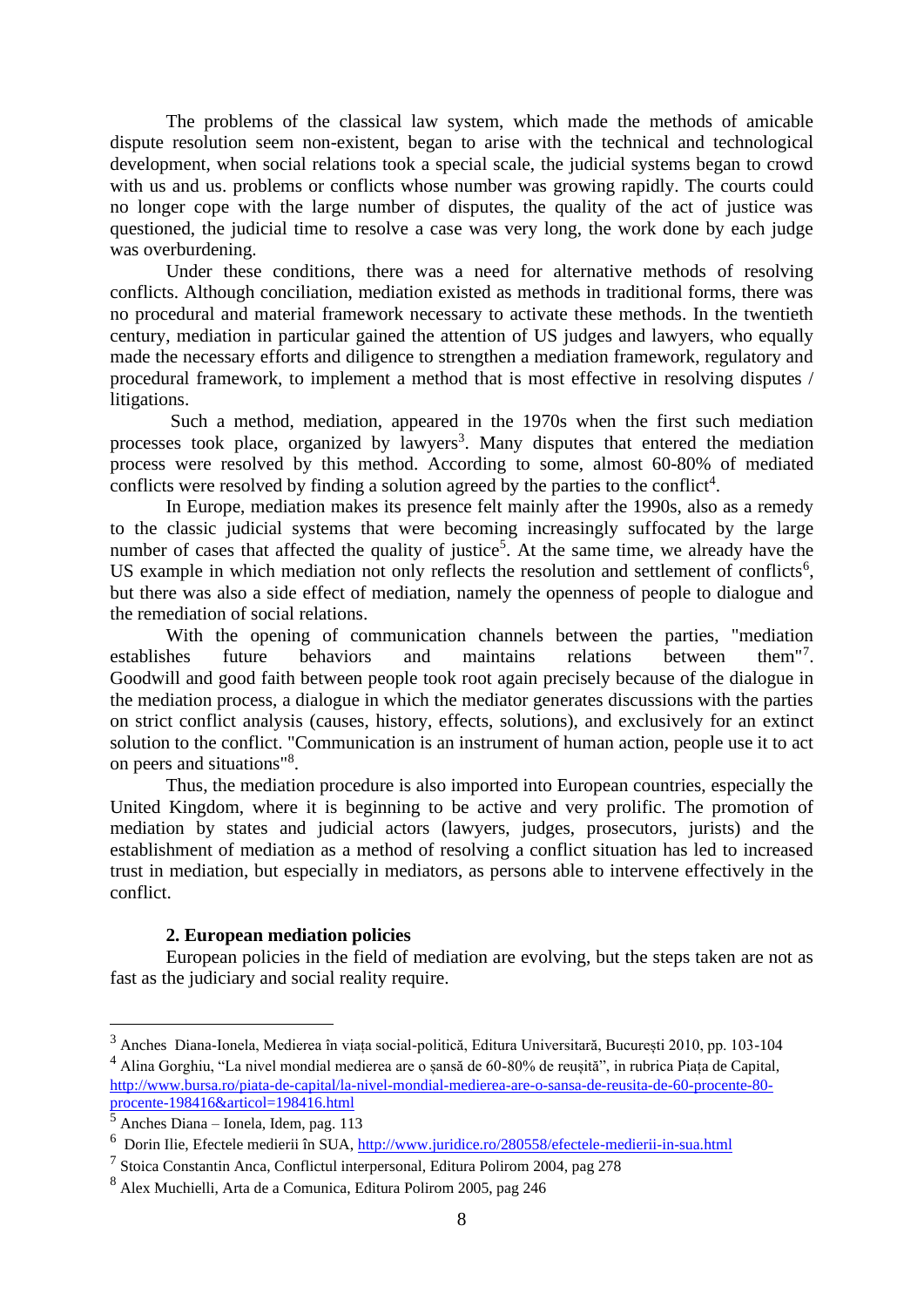In Romania, every year the number of conflicts is increasing, a fact shown by the Supreme Court of Justice report<sup>9</sup>; the problem is one at the level of every European state. Given that mediation has the ability to capture and filter a certain type and number of conflicts, promoting mediation and facilitating litigants' access to this method by providing financial incentives, appear as important and necessary things for the strategies of the judiciary targeting the period 2014- 2020.

Providing financial incentives will continue to be the best and most attractive incentive for litigants to appeal to this alternative. Either in the form of exemption from stamp duties upon the approval of Mediation Agreements, or in the form of non-judicial public aid (initiatives in this sense currently existing in Romania)<sup>10</sup>, settlement of mediation fees when mediation does not result in an extinct solution to the conflict may be forms of financial assistance for the parties seeking to resolve the conflict through mediation. Sanctioning parties who unreasonably refuse mediation (existing practice in Hong Kong) could also be an element in planning a mandatory mediation framework.

Most European countries have adopted regulations in the field of mediation in recent years. Mediation legislation applicable in Europe is mainly inspired by the American model, which has proven its effectiveness over time. This is also the European Parliament's legislative resolution of 29 March 2007 on the proposal for a directive on certain aspects of mediation in civil and commercial matters, as well as the obligation to establish alternative extrajudicial procedures aimed at ensuring greater access. good to justice.

It is worth mentioning that the foundations of negotiation and mediation were laid in England, but it was later developed and refined in the United States.

As an alternative to conflict resolution, mediation has been used in the United States since the 1970s. Today, in many countries around the world, mediation plays an important role in alternative dispute resolution<sup>11</sup>. This subject was considered as one of the most important by the Council of Europe and the European Union (being adopted numerous Resolutions, Regulations, Decisions, etc. for the implementation and development of this institution - mediation).

Since 1980, the Council of Europe has been closely interested in alternative justice modalities and has adopted a number of normative  $\arctan(12)$ :

1. Recommendation R (81) 7 of the Committee of Ministers on access to justice aims to encourage procedures that simplify such access, including "conciliation of parties and settlement of disputes amicably, before any judicial proceedings or in the course of proceedings ".

2. Recommendation R (86) 12 of the Committee of Ministers on the reduction of the burden of the courts provides for "the amicable settlement of disputes, either out of court or before or after the judicial procedure".

3. Recommendation R (93) 1 of the Committee of Ministers on access to international relations. Plus the Institute of International Relations of Moldova 96 effective law and justice, for people in extreme poverty, suggests effective access to "extrajudicial ways of resolving

<sup>9</sup> Curierul Judiciar, Revista română de actualitate juridică, http://curieruljudiciar.ro/2012/04/03/csm-a-publicatraportul-privind-starea-justitiei/

<sup>&</sup>lt;sup>10</sup>Alina Gorghiu, Ordonanța privind ajutorul public judiciar, [http://www.medierenet.ro/2013/10/31/alina](http://www.medierenet.ro/2013/10/31/alina-gorghiu-ajutorul-public-judiciar-ar-trebui-sa-prevada-si-beneficierea-de-asistenta-cadrul-procedurii-de-mediere/#.Uu6QSj2Szpw)[gorghiu-ajutorul-public-judiciar-ar-trebui-sa-prevada-si-beneficierea-de-asistenta-cadrul-procedurii-de](http://www.medierenet.ro/2013/10/31/alina-gorghiu-ajutorul-public-judiciar-ar-trebui-sa-prevada-si-beneficierea-de-asistenta-cadrul-procedurii-de-mediere/#.Uu6QSj2Szpw)[mediere/#.Uu6QSj2Szpw](http://www.medierenet.ro/2013/10/31/alina-gorghiu-ajutorul-public-judiciar-ar-trebui-sa-prevada-si-beneficierea-de-asistenta-cadrul-procedurii-de-mediere/#.Uu6QSj2Szpw)

<sup>&</sup>lt;sup>11</sup> Bobaru Daniela. Medierea – alternativă la procesele lungi și costisitoare, Universitatea Constantin Brâncuși, Târgu Jiu, 2009, pag.89

<sup>12</sup> Constantin Lazari Dreptul Național și legislația Internațională. Medierea în spațiul European, *p.96* <http://irim.md/wp-content/uploads/2018/02/8-Lazari.pdf>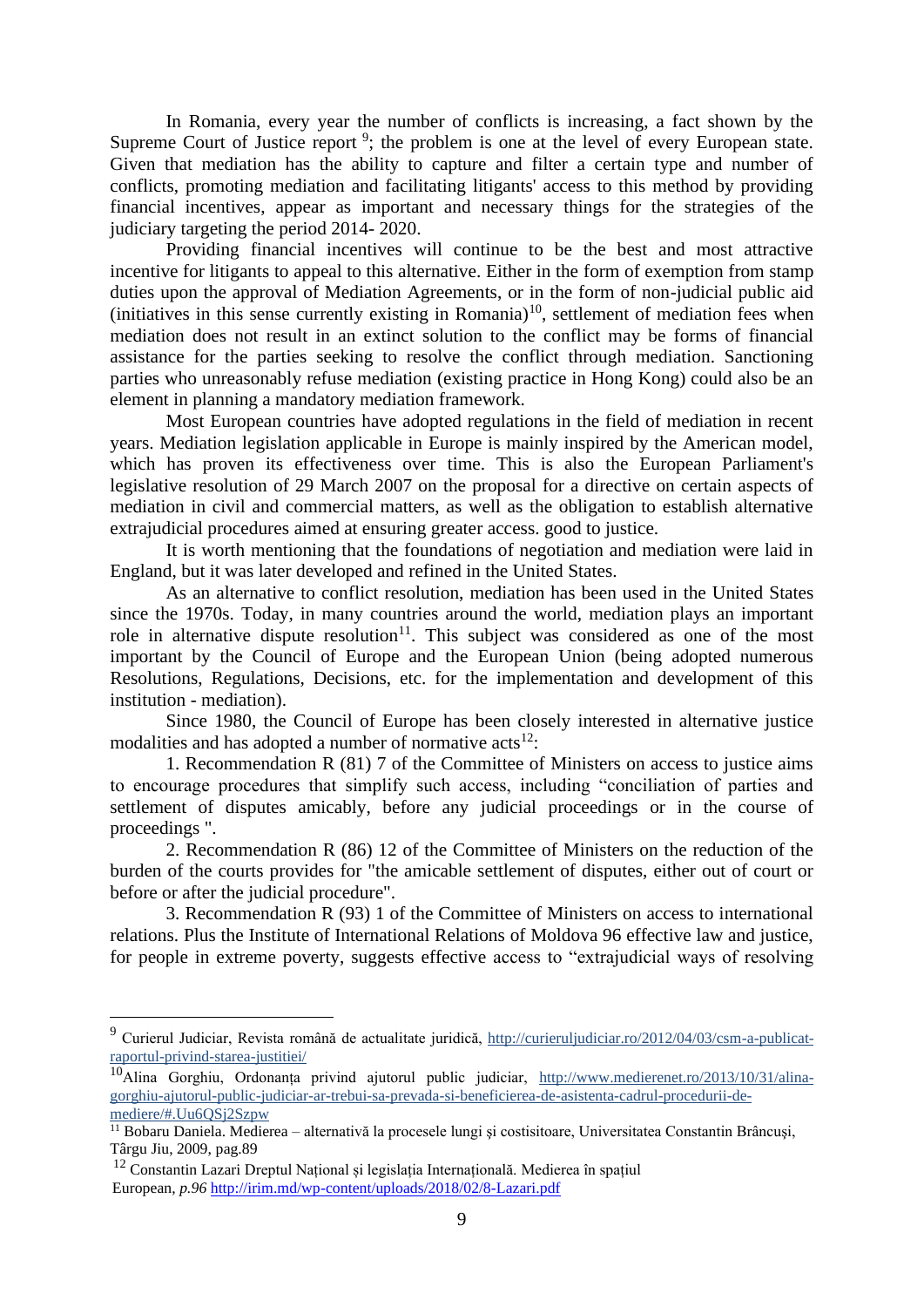conflicts, such as mediation, which means the benefit of legal aid or any other form of assistance to these ways of resolving conflicts".

4. Recommendation R (94) 12 of the Committee of Ministers on the independence, effectiveness and role of judges enshrines, as a real judicial obligation: "encouraging the parties to obtain an amicable settlement" (principle V -3, e).

5. Recommendation R (95) 5, on improving the functioning of civil and commercial redress systems and procedures, expressly calls on the judge to watch over the "encouragement of amicable settlement" (Article 6g).

Regarding the evolution of mediation within the European Union, it should be noted that in 2002, the European Commission issued the so-called Green Paper - in which Alternative Dispute Resolution (SAD) is considered a political priority for all EU institutions tasked with, among others, the promotion of these alternative techniques. Moreover, the document initiated a wide-ranging consultation with Member States and stakeholders on possible measures to promote the use of mediation. As a result of the positive responses, the European Commission issued a proposal in October 2004 for a directive on mediation in civil and commercial matters.

Directive 2008/52 / EC focuses on cross - border disputes, with the aim of increasing access to justice by making a dispute settlement mechanism available to the parties.

From October 1, 2012, mediation has become a mandatory preliminary procedure in Romania as well. According to Law no. 192/2006 on mediation "the court will reject the request for summons as inadmissible in case of non-fulfillment by the plaintiff of the obligation to participate in the information session on mediation, before the introduction of the request for summons or after the trial by the court for this purpose ", for some litigations $13$ .

Thus, from August 1, 2013, the courts are obliged, before judging the case, to ask the parties to resolve the conflict through mediation.

Following the research and analysis of the collected data, it resulted that in Romania the resolution of disputes in court is the most frequently used method, although the same cannot be said about the trust of Romanians in justice. Mediation is one of the best known alternative dispute resolution methods.<sup>14</sup>

# **CONCLUSIONS**

The European Union has realized the benefits of mediation for society in general and for people in particular. Mediation proposes the amicable settlement of conflicts through the method of structured dialogue. Promoting mediation only means promoting dialogue and peaceful discussions towards finding an amicable solution. The benefits for the society consist in building a more pacifist climate between the members of the society, the promotion of an amicable framework; also increasing the quality of justice by reducing the number of cases per judge was a primary indicator in European mediation policy. For every citizen in conflict, mediation brings considerable savings of money and time, creates the conditions for reconciliation, a social harmony.

The European Union promotes mediation and alternative dispute resolution methods, but it remains the duty of each state to adopt internal policies in the field, what incentives for litigants, what quality of mediation services it guarantees.

<sup>13</sup>Bobaru Daniela Op.cit. pag. 101

<sup>&</sup>lt;sup>14</sup> Manuela Sîrbu, "Metodele alternative de soluționare a conflictelor în procedurile de preinsolvență și insolvență", Conferință Internațională "Uniformizarea dreptului, efecte juridice și implicații sociale, politice și administrative", Iași 2014, pag.78